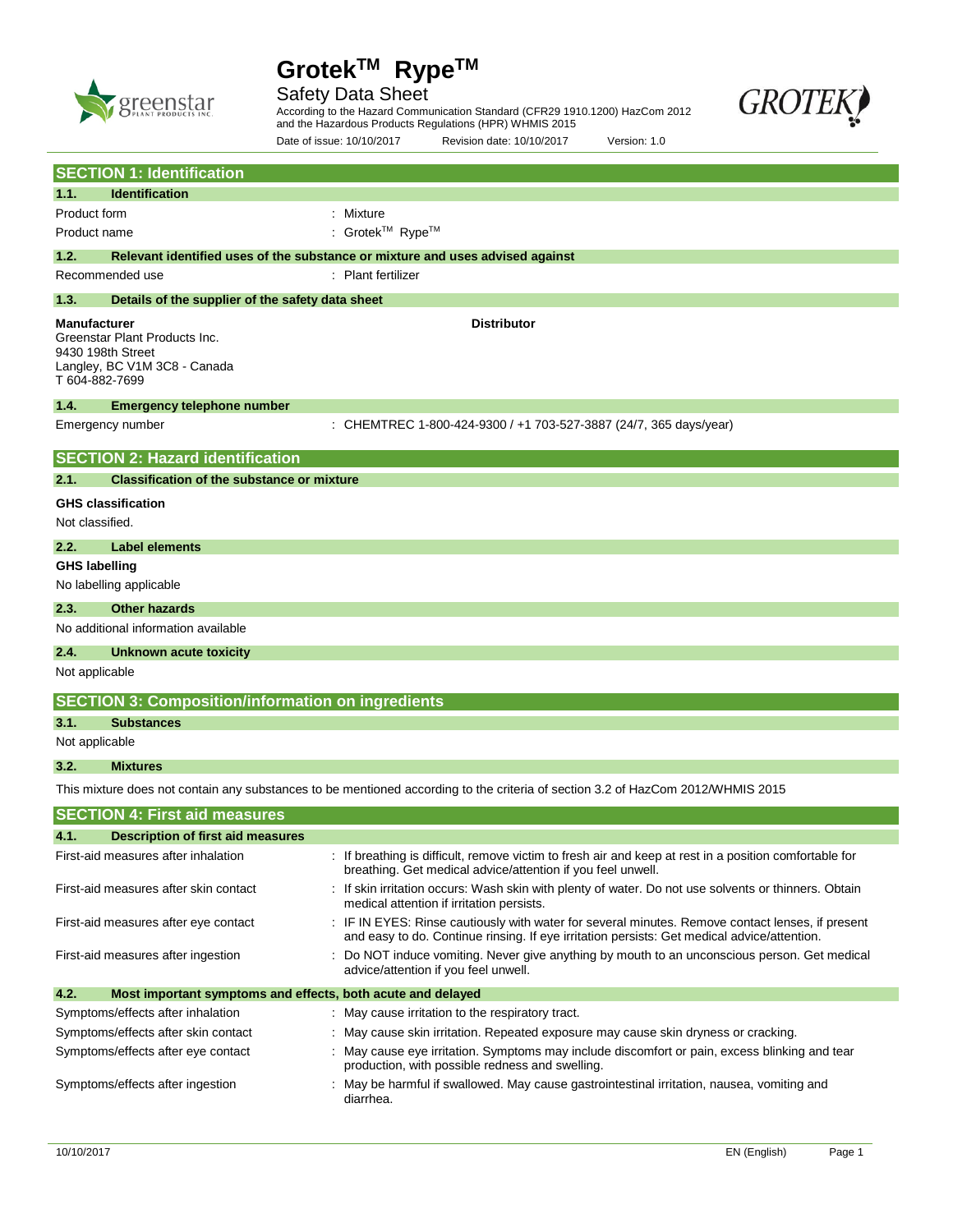# Safety Data Sheet

According to the Hazard Communication Standard (CFR29 1910.1200) HazCom 2012 and the Hazardous Products Regulations (HPR) WHMIS 2015

### **4.3. Indication of any immediate medical attention and special treatment needed**

Symptoms may be delayed. In case of accident or if you feel unwell, seek medical advice immediately (show the label where possible).

| <b>SECTION 5: Firefighting measures</b>                                             |                                                                                                                                                                                                                                               |  |  |  |
|-------------------------------------------------------------------------------------|-----------------------------------------------------------------------------------------------------------------------------------------------------------------------------------------------------------------------------------------------|--|--|--|
| <b>Extinguishing media</b><br>5.1.                                                  |                                                                                                                                                                                                                                               |  |  |  |
| Suitable extinguishing media                                                        | : Chemical powder. Carbon dioxide. On large fires use water spray, fog or foam.                                                                                                                                                               |  |  |  |
| Unsuitable extinguishing media                                                      | : Do not use a solid water stream as it may scatter and spread fire.                                                                                                                                                                          |  |  |  |
| 5.2.<br>Special hazards arising from the substance or mixture                       |                                                                                                                                                                                                                                               |  |  |  |
| Fire hazard                                                                         | : Fire will produce dense black smoke. Products of combustion may include, and are not limited<br>to: oxides of carbon.                                                                                                                       |  |  |  |
| Reactivity                                                                          | : No dangerous reactions known under normal conditions of use.                                                                                                                                                                                |  |  |  |
| 5.3.<br><b>Advice for firefighters</b>                                              |                                                                                                                                                                                                                                               |  |  |  |
| Firefighting instructions                                                           | : Cool closed containers exposed to fire with water spray.                                                                                                                                                                                    |  |  |  |
| Protection during firefighting                                                      | Keep upwind of fire. Wear full fire fighting turn-out gear (full Bunker gear) and respiratory<br>protection (SCBA).                                                                                                                           |  |  |  |
| <b>SECTION 6: Accidental release measures</b>                                       |                                                                                                                                                                                                                                               |  |  |  |
| 6.1.                                                                                | Personal precautions, protective equipment and emergency procedures                                                                                                                                                                           |  |  |  |
| General measures                                                                    | : Use personal protection recommended in Section 8. Isolate the hazard area and deny entry to<br>unnecessary and unprotected personnel.                                                                                                       |  |  |  |
| 6.1.1.<br>For non-emergency personnel                                               |                                                                                                                                                                                                                                               |  |  |  |
| No additional information available                                                 |                                                                                                                                                                                                                                               |  |  |  |
| 6.1.2.<br>For emergency responders                                                  |                                                                                                                                                                                                                                               |  |  |  |
| No additional information available                                                 |                                                                                                                                                                                                                                               |  |  |  |
| 6.2.<br><b>Environmental precautions</b>                                            |                                                                                                                                                                                                                                               |  |  |  |
| Prevent entry to sewers and public waters.                                          |                                                                                                                                                                                                                                               |  |  |  |
| 6.3.<br>Methods and material for containment and cleaning up                        |                                                                                                                                                                                                                                               |  |  |  |
| For containment                                                                     | : Absorb and/or contain spill with inert material (sand, vermiculite or other appropriate material),<br>then place in suitable container. Do not flush into surface water or sewer system. Wear<br>recommended personal protective equipment. |  |  |  |
| Methods for cleaning up                                                             | : Sweep or shovel spills into appropriate container for disposal.                                                                                                                                                                             |  |  |  |
| 6.4.<br><b>Reference to other sections</b>                                          |                                                                                                                                                                                                                                               |  |  |  |
| For further information refer to section 8: "Exposure controls/personal protection" |                                                                                                                                                                                                                                               |  |  |  |
|                                                                                     |                                                                                                                                                                                                                                               |  |  |  |
| <b>SECTION 7: Handling and storage</b>                                              |                                                                                                                                                                                                                                               |  |  |  |
| 7.1.<br><b>Precautions for safe handling</b>                                        |                                                                                                                                                                                                                                               |  |  |  |
| Precautions for safe handling                                                       | : Avoid contact with skin and eyes. Avoid breathing dust/fume/gas/mist/vapours/spray. Do not<br>swallow. Handle and open container with care. When using do not eat, drink or smoke. Never<br>use pressure to empty container.                |  |  |  |
| Hygiene measures                                                                    | Wash contaminated clothing before reuse. Always wash hands after handling the product.                                                                                                                                                        |  |  |  |
| 7.2.<br>Conditions for safe storage, including any incompatibilities                |                                                                                                                                                                                                                                               |  |  |  |
| Storage conditions                                                                  | : Keep out of the reach of children. Keep container tightly closed. Keep away from heat. Keep<br>away from oxidising agents and strongly alkaline and strongly acidic materials. Store in a dry,<br>cool and well-ventilated place.           |  |  |  |
| : $5 - 35$ °F (41 - 95 °F)<br>Storage temperature                                   |                                                                                                                                                                                                                                               |  |  |  |
| <b>SECTION 8: Exposure controls/personal protection</b>                             |                                                                                                                                                                                                                                               |  |  |  |
| <b>Control parameters</b><br>8.1.                                                   |                                                                                                                                                                                                                                               |  |  |  |
| No additional information available                                                 |                                                                                                                                                                                                                                               |  |  |  |

| <u>TWO auguluctial illiulitation available</u> |                                                                                                                  |  |  |
|------------------------------------------------|------------------------------------------------------------------------------------------------------------------|--|--|
| 8.2.<br><b>Exposure controls</b>               |                                                                                                                  |  |  |
| Appropriate engineering controls               | : Ensure good ventilation of the work station.                                                                   |  |  |
| Hand protection                                | : None necessary under normal conditions of use. Wear gloves if handling large quantities.                       |  |  |
| Eye protection                                 | : None necessary under normal conditions of use. Wear safety glasses or goggles if handling<br>large quantities. |  |  |
| Skin and body protection                       | : Wear suitable protective clothing. Safety footwear.                                                            |  |  |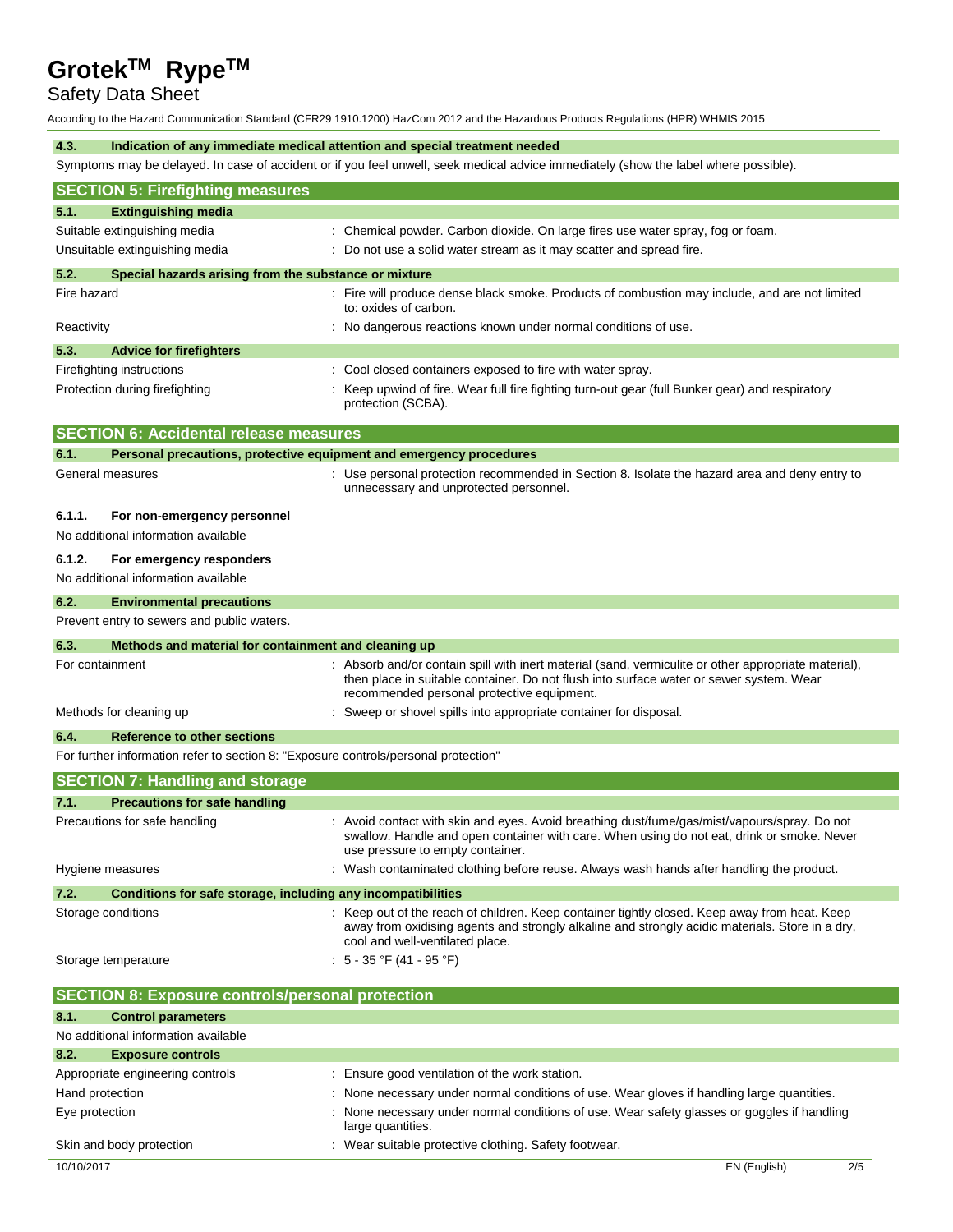## Safety Data Sheet

According to the Hazard Communication Standard (CFR29 1910.1200) HazCom 2012 and the Hazardous Products Regulations (HPR) WHMIS 2015

| Respiratory protection          | : In case of insufficient ventilation, wear suitable respiratory equipment. Respirator selection<br>must be based on known or anticipated exposure levels, the hazards of the product and the<br>safe working limits of the selected respirator. |
|---------------------------------|--------------------------------------------------------------------------------------------------------------------------------------------------------------------------------------------------------------------------------------------------|
| Environmental exposure controls | : Avoid release to the environment.                                                                                                                                                                                                              |
| Other information               | : Handle in accordance with good industrial hygiene and safety procedures. Do not eat, drink or<br>smoke when using this product.                                                                                                                |

#### **SECTION 9: Physical and chemical properties**

| 9.1.                    | Information on basic physical and chemical properties |   |                     |
|-------------------------|-------------------------------------------------------|---|---------------------|
| Physical state          |                                                       | t | Liquid              |
| Appearance              |                                                       |   | Dark / Thick liquid |
| Colour                  |                                                       |   | Dark brown          |
| Odour                   |                                                       |   | Sweet               |
| Odour threshold         |                                                       |   | No data available   |
| рH                      |                                                       |   | $5 - 7$             |
| Melting point           |                                                       |   | No data available   |
| Freezing point          |                                                       |   | No data available   |
| Boiling point           |                                                       |   | No data available   |
| Flash point             |                                                       |   | No data available   |
|                         | Relative evaporation rate (butylacetate=1)            |   | No data available   |
|                         | Flammability (solid, gas)                             |   | No data available   |
| Vapour pressure         |                                                       |   | No data available   |
|                         | Relative vapour density at 20 °C                      |   | No data available   |
| Relative density        |                                                       |   | 1.1 kg/1L           |
| Solubility              |                                                       |   | Water: 100 %        |
|                         | Partition coefficient n-octanol/water                 |   | No data available   |
|                         | Auto-ignition temperature                             |   | No data available   |
|                         | Decomposition temperature                             |   | No data available   |
|                         | Viscosity, kinematic                                  |   | No data available   |
|                         | Viscosity, dynamic                                    |   | No data available   |
| <b>Explosive limits</b> |                                                       |   | No data available   |
|                         | <b>Explosive properties</b>                           |   | No data available   |
|                         | Oxidising properties                                  |   | No data available   |

# **9.2. Other information**

No additional information available

### **SECTION 10: Stability and reactivity**

### **10.1. Reactivity**

No dangerous reactions known under normal conditions of use.

### **10.2. Chemical stability**

Stable under normal conditions.

# **10.3. Possibility of hazardous reactions**

No dangerous reactions known under normal conditions of use.

# **10.4. Conditions to avoid**

Heat. Incompatible materials.

### **10.5. Incompatible materials**

Keep away from oxidising agents and strongly alkaline and strongly acidic materials to prevent the possibility of exothermic reaction.

#### **10.6. Hazardous decomposition products**

May include, and are not limited to: oxides of carbon.

### **SECTION 11: Toxicological information**

## **11.1. Information on toxicological effects**

Acute toxicity (oral) **Example 2** Controller toxicity (oral) and the set of the set of the set of the set of the set of the set of the set of the set of the set of the set of the set of the set of the set of the set of the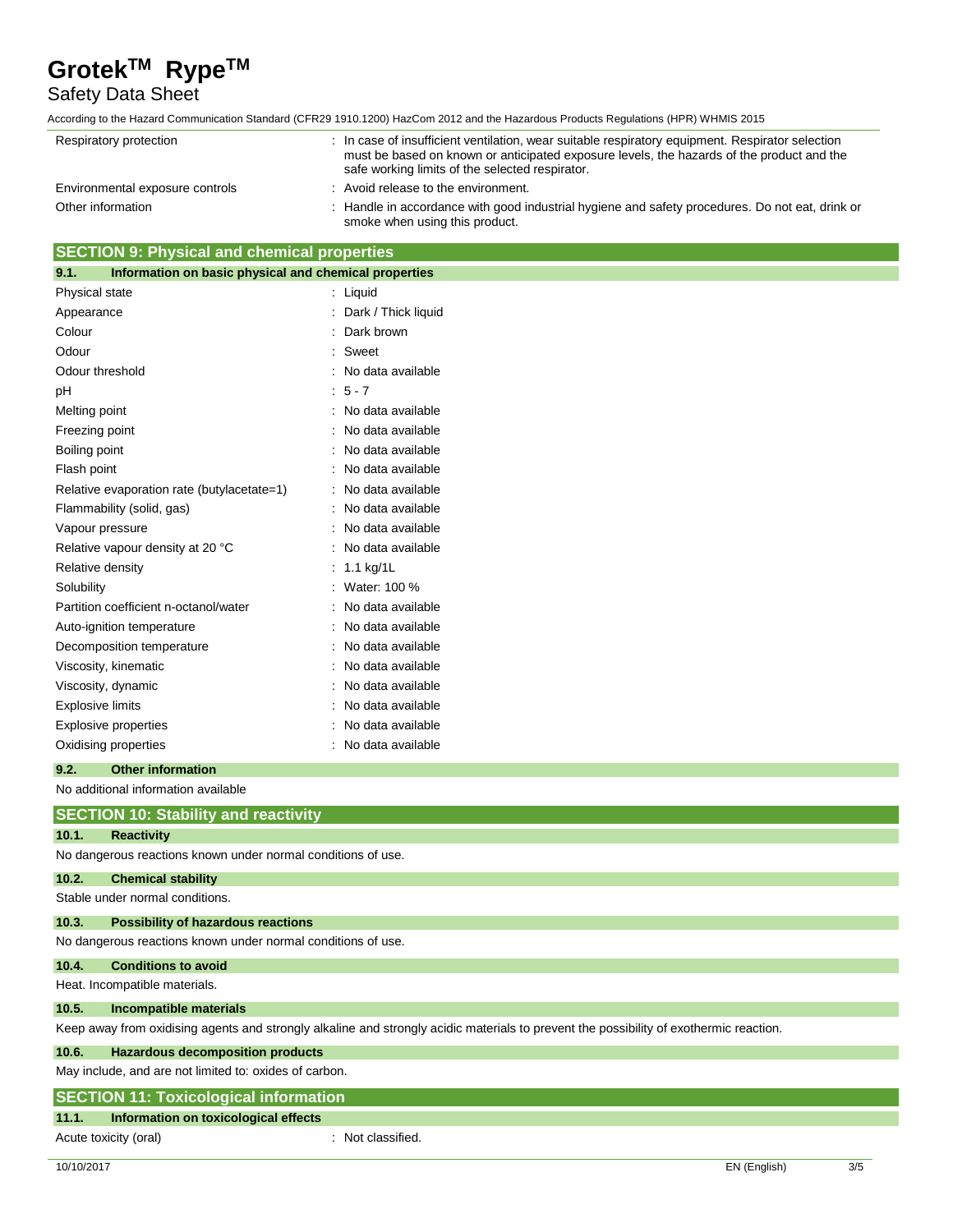# Safety Data Sheet

According to the Hazard Communication Standard (CFR29 1910.1200) HazCom 2012 and the Hazardous Products Regulations (HPR) WHMIS 2015

| Acute toxicity (dermal)                   | : Not classified.                                                                                                                              |
|-------------------------------------------|------------------------------------------------------------------------------------------------------------------------------------------------|
| Acute toxicity (inhalation)               | : Not classified.                                                                                                                              |
| Skin corrosion/irritation                 | : Not classified.                                                                                                                              |
|                                           | pH: 5 - 7                                                                                                                                      |
| Serious eye damage/irritation             | : Not classified.                                                                                                                              |
|                                           | pH: 5 - 7                                                                                                                                      |
| Respiratory or skin sensitisation         | : Not classified.                                                                                                                              |
| Germ cell mutagenicity                    | : Not classified.                                                                                                                              |
| Carcinogenicity                           | : Not classified.                                                                                                                              |
| Reproductive toxicity                     | : Not classified.                                                                                                                              |
| STOT-single exposure                      | : Not classified.                                                                                                                              |
| STOT-repeated exposure                    | : Not classified.                                                                                                                              |
| Aspiration hazard                         | : Not classified.                                                                                                                              |
| Symptoms/effects after inhalation         | : May cause irritation to the respiratory tract.                                                                                               |
| Symptoms/effects after skin contact       | : May cause skin irritation. Repeated exposure may cause skin dryness or cracking.                                                             |
| Symptoms/effects after eye contact        | May cause eye irritation. Symptoms may include discomfort or pain, excess blinking and tear<br>production, with possible redness and swelling. |
| Symptoms/effects after ingestion          | : May be harmful if swallowed. May cause gastrointestinal irritation, nausea, vomiting and<br>diarrhea.                                        |
| Other information                         | : Likely routes of exposure: ingestion, inhalation, skin and eye.                                                                              |
| <b>SECTION 12: Ecological information</b> |                                                                                                                                                |
|                                           |                                                                                                                                                |

| 12.1.<br><b>Toxicity</b>  |                                  |                                                                   |
|---------------------------|----------------------------------|-------------------------------------------------------------------|
| Ecology - general         |                                  | : May cause long-term adverse effects in the aquatic environment. |
| 12.2.                     | Persistence and degradability    |                                                                   |
| Grotek™ Rype™             |                                  |                                                                   |
|                           | Persistence and degradability    | Not established.                                                  |
| 12.3.                     | <b>Bioaccumulative potential</b> |                                                                   |
| Grotek <sup>™</sup> Rype™ |                                  |                                                                   |

| Bioaccumulative potential           |                         | Not established.                    |  |
|-------------------------------------|-------------------------|-------------------------------------|--|
| 12.4.                               | <b>Mobility in soil</b> |                                     |  |
| No additional information available |                         |                                     |  |
| 12.5.                               | Other adverse effects   |                                     |  |
| Effect on the global warming        |                         | No known effects from this product. |  |
| Other information                   |                         | : No other effects known.           |  |

# **SECTION 13: Disposal considerations 13.1. Waste treatment methods** Product/Packaging disposal recommendations : Dispose in a safe manner in accordance with local/national regulations.

### **SECTION 14: Transport information**

### **Department of Transportation (DOT) and Transportation of Dangerous Goods (TDG)**

In accordance with DOT/TDG

Not regulated

## **SECTION 15: Regulatory information**

#### **15.1. Federal regulations**

All components of this product are listed, or excluded from listing, on the United States Environmental Protection Agency Toxic Substances Control Act (TSCA) inventory.